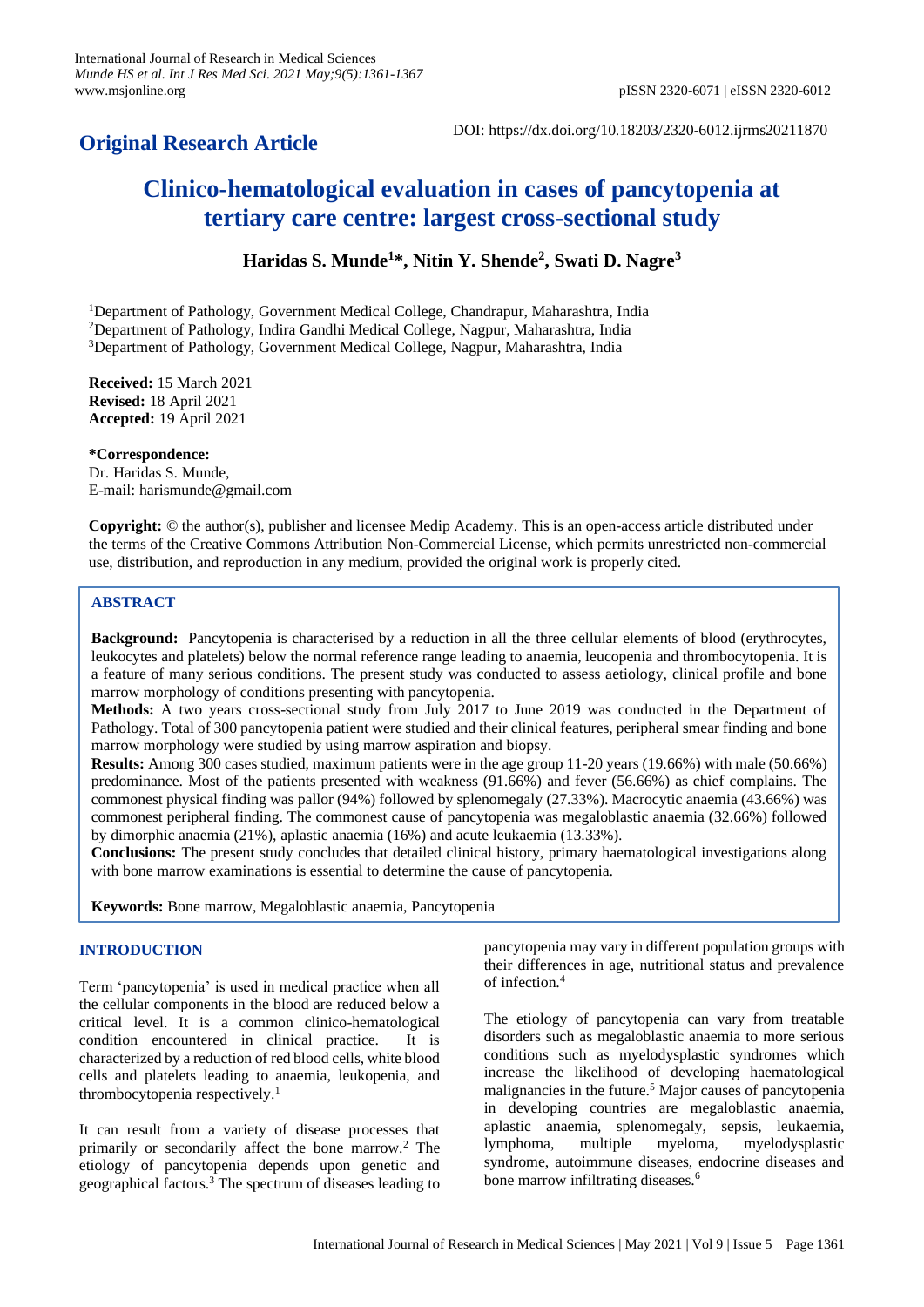The complete haematological workup including complete blood count, peripheral blood smear and bone marrow examination with good clinical correlation is of utmost importance to evaluate the causes of pancytopenia and planning further investigations.<sup>7</sup>

In India, causes of pancytopenia are not well defined and hence the present study was carried out with primary objective as to evaluate the spectrum of diseases causing pancytopenia and secondary objective to study the clinical festures, haematological and bone marrow finding in the patient presenting with pancytopenia admitted in the tertiary care hospital.

#### **METHODS**

A prospective cross-sectional study was carried out in the department of pathology Government Medical College and Hospital Nagpur, Maharashtra, India over a period of two years from July 2017 to June 2019. Institutional ethical committee approval was obtained prior to the commencement of the study.

Patients of all age groups admitted in tertiary care hospital with haematological parameters suggestive of pancytopenia were included in this study. Criteria for diagnosis of pancytopenia was haemoglobin less than 10 g/dl, TLC less than 4.0 x 103/uL and platelet count less than 1.0 x  $103/uL$ .<sup>8-10</sup> Patients who were receiving chemotherapy or therapeutic radiation, were excluded from this study.

A proforma was used to document demographic data, clinical presentation, dietary history and to record investigation findings. All the patients were subjected to examination of their complete blood count, peripheral blood smear and bone marrow examination. complete blood count was carried out by automated blood cell counter (PE 6000). Peripheral blood smears were stained using Leishman stain. Bone marrow (BM) aspiration was performed from the posterior superior iliac spine under aseptic condition. Slides were stained with routine Leishman stain and examined. Other special stains like Myeloperoxidase, Periodic acid and Schiff reagent were performed where necessary. Immunophenotyping was carried out by using flow cytometry in all cases of acute leukaemia.

#### *Sample size*

Sample size was calculated by using open-source statistics for public health for cross sectional study by considering expected frequency of pancytopenia 50% our minimum sample within 95 % confidence interval was 97 subjects.

#### *Statistical analysis*

Statistical analysis was done by applying descriptive stats by using Microsoft excel 2016 (mean, SD, frequency distribution, percentages) etc.

#### **RESULTS**

Total of 300 patients presented with pancytopenia were studied. In the present study, pancytopenia showed its highest incidence in the age group of 21-30 years (23%) followed by 11-20 years (19.6%). In this study 152 (50.66%) were males and 148 (49.33%) were females pancytopenia patients with a male to female ratio was 1.03:1 (Table 1).

#### **Table 1: Age and sex wise distribution of pancytopenic patients in present study (n=300).**

| <b>Age group</b><br>(Years) | <b>Males</b> | <b>Female</b>  | <b>Total</b> | <b>Percentage</b> |
|-----------------------------|--------------|----------------|--------------|-------------------|
| <b>Below 10</b>             | 11           | 12             | 23           | 7.6               |
| $11 - 20$                   | 28           | 31             | 59           | 19.6              |
| $21 - 30$                   | 32           | 37             | 69           | 23                |
| $31 - 40$                   | 23           | 24             | 47           | 15.6              |
| $41 - 50$                   | 13           | 22             | 35           | 11.6              |
| 51-60                       | 19           | 6              | 25           | 8.3               |
| 61-70                       | 18           | 14             | 32           | 10.6              |
| Above 71                    | 8            | $\mathfrak{D}$ | 10           | 3.3               |
| Total                       | 152          | 148            | 300          | 100               |

#### **Table 2: Presenting complaints in pancytopenia patients (n=300).**

| <b>Presenting</b><br>complaints    | No. of<br>patients | <b>Percentage</b> |
|------------------------------------|--------------------|-------------------|
| Fever                              | 178                | 59.33             |
| Weakness                           | 275                | 91.66             |
| <b>Bleeding</b><br>manifestation's | 82                 | 27.33             |
| <b>Weight loss</b>                 | 21                 | 7                 |
| <b>Abdominal pain</b>              | 5                  | 1.66              |
| <b>Breathlessness</b>              | 32                 | 10.66             |
| <b>Ascites</b>                     | 7                  | 2.3               |
| Cough                              | 9                  | 3                 |
| <b>Vomiting</b>                    | 4                  | 1.33              |
| <b>Chills</b>                      | 3                  | 1                 |
| <b>Burning micturition</b>         | $\mathfrak{D}$     | 0.66              |

Among presenting complains generalized weakness was commonest complain present in 91.66 % followed by fever in 59.66 %, bleeding manifestation in 27.33% and other complaints in 26% of cases (Table 2).

In our study, 46.33 % were pure vegetarians and 53.66 % were having a mixed diet. In our Study pallor (94%) of commonest physical finding followed by splenomegaly (27.33%), hepatomegaly (17.33 %) and icterus in 15.66% cases (Table 3).

Finding on complete blood count (CBC) showed the haemoglobin percentage varied from 1.2 gm/dl to 9.6 gm/dl with the majority of patients (33%) having haemoglobin ranging from 2.1- 4 gm/dl. The lowest value of haemoglobin was seen in aplastic anaemia. The total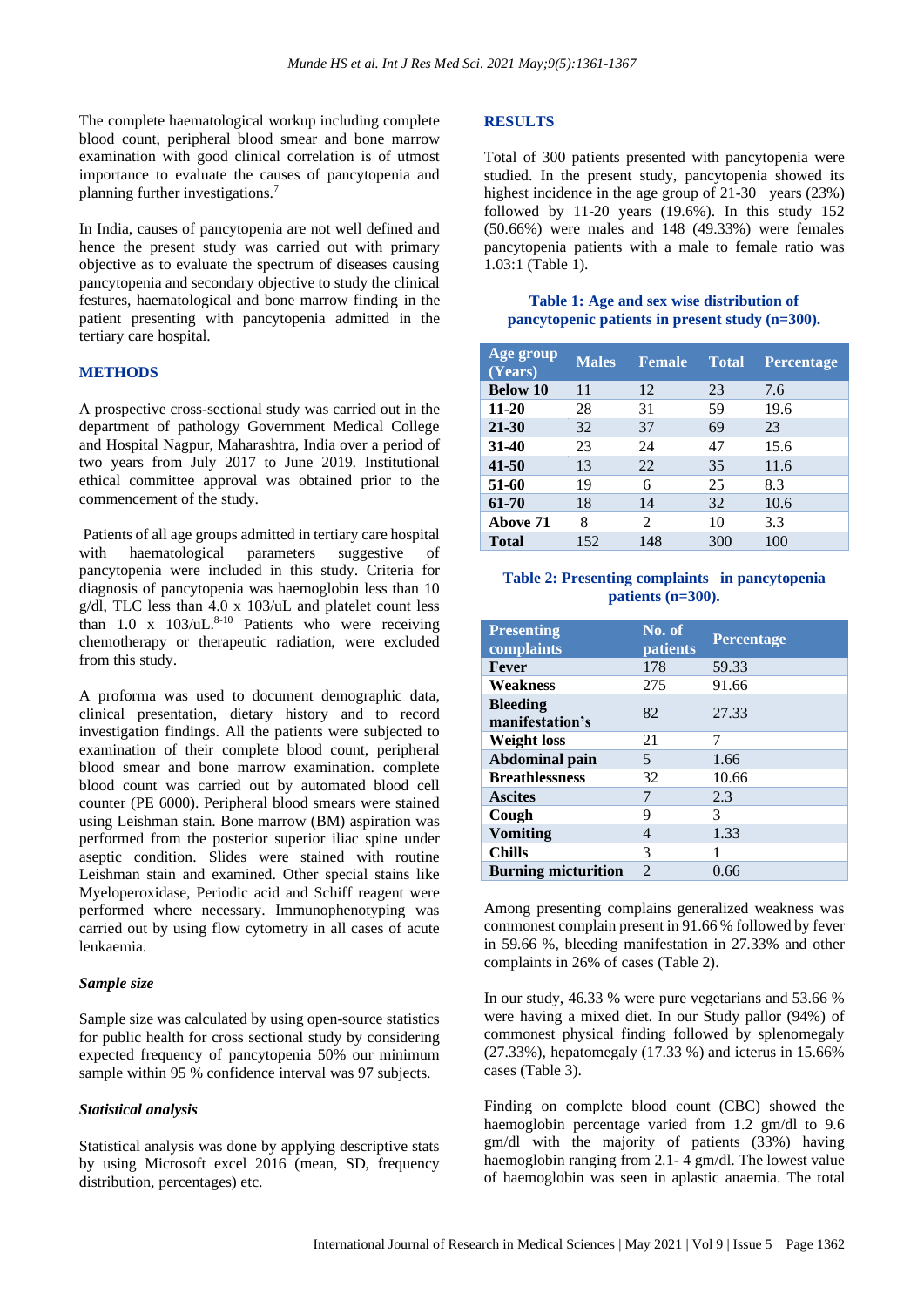leukocytes count (TLC) varied from 300-3900 cells/cumm. Majority of patients (35.33%) had TLC from 1100-2000 cells/cumm. The platelets count varied from 10000- 99000 cells/cumm with the majority of patients (34.33 %) were having platelet count ranging from 41000- 60000 cells/cumm. Reticulocyte count ranged from 0.1- 4.5 %. Most of the patients had reticulocyte count in between 0.6-2.5%.

#### **Table 3: Presenting physical findings in patients with pancytopenia (n=300).**

| <b>Presenting physical</b><br>findings | No. of<br>patients | <b>Percentage</b> |
|----------------------------------------|--------------------|-------------------|
| Pallor                                 | 282                | 94                |
| <b>Icterus</b>                         | 47                 | 15.66             |
| Petechiae and<br>purpura               | 31                 | 10.33             |
| <b>Bony tenderness</b>                 | 23                 | 7.66              |
| <b>Hepatomegaly</b>                    | 52                 | 17.33             |
| <b>Splenomegaly</b>                    | 82                 | 27.33             |
| Lymphadenopathy                        | 21                 |                   |
| <b>Clubbing</b>                        | 3                  |                   |
| <b>Raised JVP</b>                      | $\mathfrak{D}$     | 0.66              |

# **Table 4: Final diagnosis of pancytopenic patients (n=300).**

| <b>Final diagnosis</b>                      | No. of<br>cases | <b>Percentage</b><br>$\overline{$ (n=300) |  |
|---------------------------------------------|-----------------|-------------------------------------------|--|
| <b>Megaloblastic</b><br>anaemia             | 98              | 32.66                                     |  |
| Dimorphic anaemia                           | 63              | 21                                        |  |
| <b>Aplastic A</b>                           | 48              | 16                                        |  |
| Acute leukaemia                             |                 |                                           |  |
| ALL<br>22                                   |                 |                                           |  |
| <b>AML</b><br>9                             |                 |                                           |  |
| Acute<br>leukaemia - not<br>9<br>classified | 40              | 13.33                                     |  |
| <b>Infection related</b><br>changes         | 14              | 4.66                                      |  |
| <b>Micronormoblastic</b><br>anaemia         | 11              | 3.6                                       |  |
| Hypersplenism                               | 6               | $\mathfrak{D}$                            |  |
| <b>MDS</b>                                  | 5               | 1.66                                      |  |
| <b>Myelofibrosis</b>                        | 5               | 1.66                                      |  |
| <b>NHL</b>                                  | $\overline{4}$  | 1.33                                      |  |
| <b>Multiple myeloma</b>                     | 4               | 1.33                                      |  |
| <b>ITP</b>                                  | $\overline{2}$  | 0.66                                      |  |
| Total                                       | 300             | 100                                       |  |

In the present study, peripheral smear findings showed a higher incidence of macrocytic (43.66%) followed by dimorphic (39.33 %), normocytic normochromic in (7.3 %) and normocytic hypochromic (9.66%) blood picture in pancytopenia patients (Figure 1).



# **Figure 1: Peripheral blood smear pancytopenia showing dimorphic blood picture (Leishman stain 100x).**



**Figure 2: Bone marrow aspirate smear showing hyper cellular marrow with erythroid hyperplasia showing megaloblastic maturation (Leishman stain 1000x).**



# **Figure 3: (A, B) Bone marrow biopsy showing bony trabeculae with reduced marrow elements seen in aplastic anemia (H and E stain 100 x and 400 x).**

In the present study bone marrow smears were hypercellular in 52% of pancytopenia patients followed by hypocellular in 25% and normocellular in 9%. Bone marrow smears were diluted in 14 % of cases where bone marrow biopsy was carried out. Most common finding on bone marrow aspiration was megaloblastic anaemia (32%) followed by dimorphic anaemia (20%), acute leukaemia (13.33%) micronormoblastic anaemia (3.3%) and diluted marrow in 14 % cases (Table 4 and Figure 2).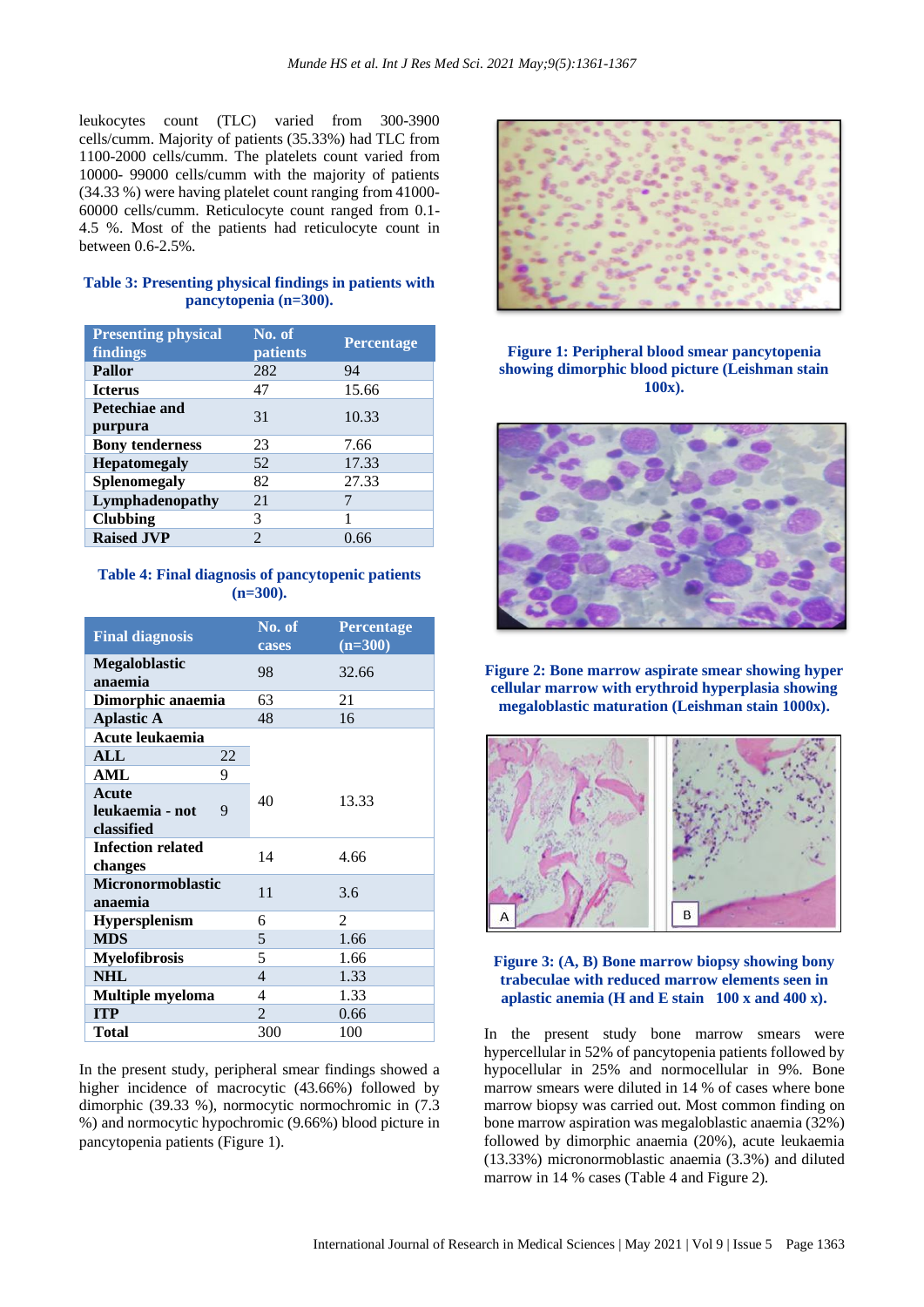

**Figure 4: (A, B) BMA showing hypercellular marrow with blast >80 %. (Leishman stain 100x and 400x).**



#### **Figure 5: Immunophenotyping in case of B ALL showing CD45 positive cells with CD34, CD 19, cCD79a positivity and CD4, CD8, cMPO and cCD3 negativity.**

Bone marrow biopsy was carried out in all diluted smears as well as hypocellular smears in which diagnosis was inconclusive. The most common finding in on bone marrow biopsy was aplastic anaemia (Figure 3) noted in 54% cases followed by acute leukaemia (10.22%), megaloblastic anaemia (7.95%) and dimorphic anaemia in 7.95% cases. Among diluted marrow aplastic anaemia (73.8%) was the commonest finding followed by megaloblastic anaemia (7.1%).

Immunophenotyping was carried out by using flow cytometry in 33 cases of acute leukaemia which showed acute lymphoblastic leukaemia (ALL) in 22 (66.66%) and 9 (27.27%) cases were having acute myeloid leukaemia (AML). Two cases (6.06 %) showed reactive morphology flow cytometry (Figure 4, 5). In our study various causes of pancytopenia-based examination of both marrow aspiration and biopsy we found, megaloblastic anaemia was commonest finding found in 98 (32.66 %) cases followed by dimorphic anaemia in 63 (21%) cases, aplastic anaemia in 48 (16%) cases and acute leukaemia in 40 (13.66%) cases (Table 4).

#### **DISCUSSION**

Frequency of various conditions causing pancytopenia depends upon the difference in methodology, diagnostic criteria employed, and geographic area.<sup>11</sup>

In a present study among 300 pancytopenia cases, it showed the highest incidence in the age group of 11-30 years (42.6%), these findings were comparable to studies carried out of by Anita et al who found most common age group of patients presenting with pancytopenia was 15-25 years comprising 39.42% of cases.<sup>12</sup> Also similar study carried out by Vaidya et al found the most common age group was 21-30 years comprising  $33.24 \%$  of cases.<sup>13</sup> Similarly our results of age and sex ratio were comparable with other studies carried out by Thakkar et al, Manzoor et al, Yadav et al and Zeeshan et al.<sup>14-17</sup>

The study carried out by Lakhey et al in Nepal found weakness was the predominant presenting clinical feature in 73.9% cases.<sup>18</sup> Khodke et al studied 50 pancytopenia cases and found commonest presenting complaint was fever (40%) followed by weakness (30%) and bleeding manifestations  $(20\%)$ .<sup>19</sup> In a present study among all clinical complains generalized weakness was commonest complain present 91.66% of pancytopenia patients followed by Fever in 59.66%, bleeding manifestation in 27.33% and other complaints in 26% of cases which were comparable to other studies.

Various studies throughout the world reported aplastic anaemia the commonest cause of pancytopenia.<sup>20</sup> Jha et al from Nepal studied the causes of pancytopenia in 148 patients. The commonest aetiology of pancytopenia in their study was hypoplastic bone marrow seen in 43 cases (29%) followed by megaloblastic anaemia in 35 cases (23.6%) and haematological malignancy in 32 cases  $(21.6\%)$ .<sup>21</sup> This is in sharp contrast with the results of our study where the commonest cause of pancytopenia was found to be megaloblastic anaemia. This variation in the etiology causing pancytopenia may be due to differences in a geographic area, nutritional status.

Incidence of megaloblastic anaemia in the different studies in India varied from 18% to 74.04%. Devi et al reported its incidence rate 18 % whereas, Khunger et al reported its incidence  $72\%$ <sup>22,23</sup> In the present study megaloblastic anaemia was the commonest cause seen in 32.66% of causes which coincides with a study done by Azaad et al (28%) and Yadav et al  $(35\%)$ .<sup>24,16</sup> Anita et al reported commonest age of megaloblastic anaemia in pancytopenia cases was 15-25 years with male preponderance.<sup>25</sup> This finding coincides with our study where the majority of cases presenting as pancytopenia were in the age group of 15-25 years (33.71%) with males preponderance (Table 5).

Megaloblastic anaemia being the major cause of pancytopenia in India, since it is a rapidly correctable disorder and should be promptly notified.<sup>26</sup> Bone marrow aspiration studies are indicated in suspected cases of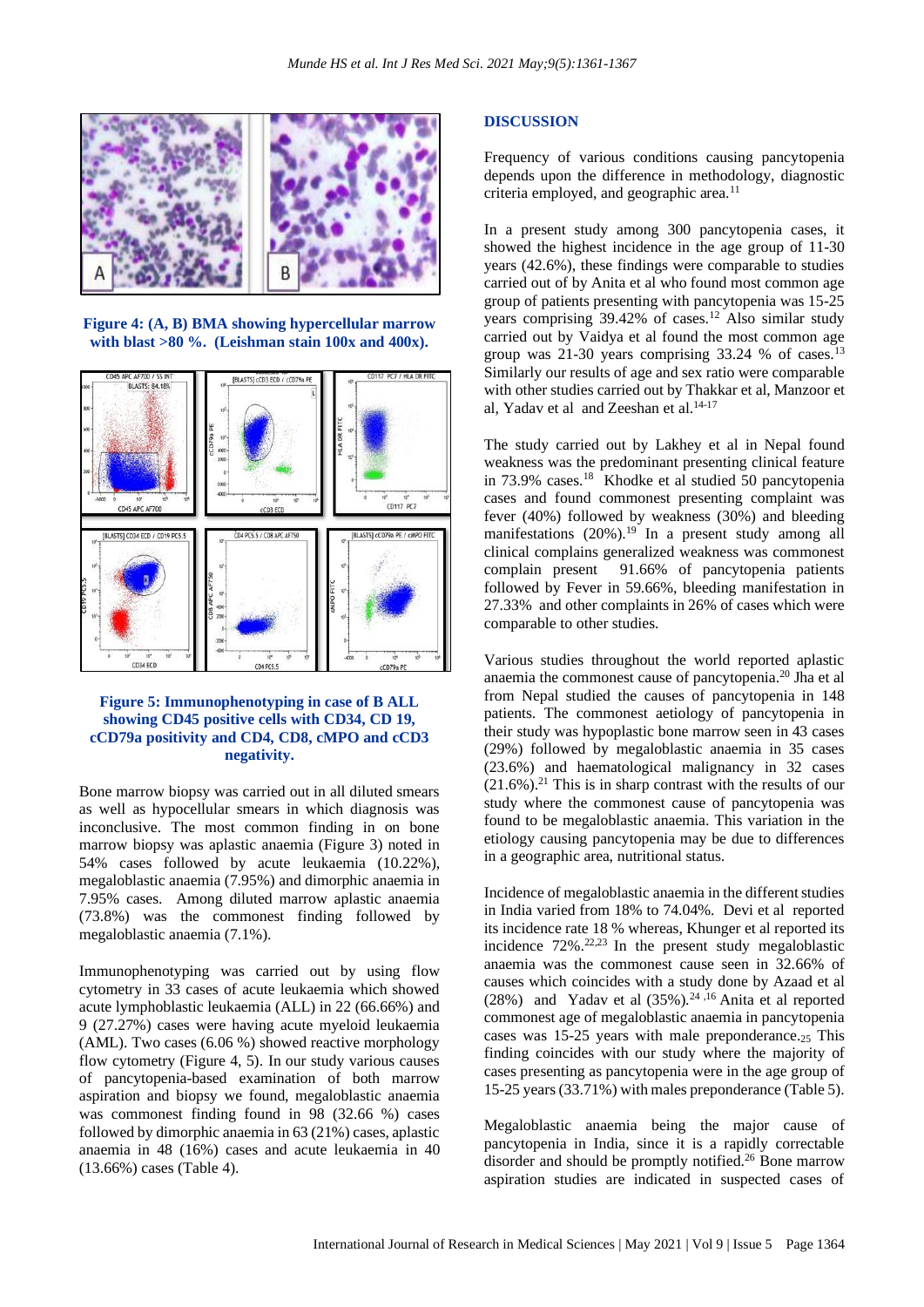megaloblastic anaemia, the patient requires urgent treatment and haematological assays such as folic acid and vitamin B12 levels are not routinely available in most centres in India.

Dimorphic anaemia (21%) was the second most common cause of pancytopenia in the present study reported in 63 cases. Raphael et al found 8.7% cases of dimorphic anaemia as the second most common cause and Prabhala et al found 14.53% cases of dimorphic anaemia as the third most common cause of pancytopenia.27,28

A dimorphic blood film is seen when iron deficiency anaemia responds to iron therapy after the transfusion of normal blood to a patient with hypochromic anaemia, sideroblastic anaemia, an unmasking of an iron deficiency following treatment of megaloblastic anaemia, delayed transfusion reactions and dual deficiency of iron and either vitamin B12 or folic acid.

Incidence of aplastic anaemia varies from 10% to 52% among pancytopenia patients.11 Present study we found of aplastic anaemia as a most common cause among nonnutritional anaemia's accounting 16% of all causes in pancytopenia patient. This finding coincides with the study done by Sweeta at (18%) and Gupta et al (14.8%).<sup>29,30</sup> We found aplastic anaemia as the most common cause among children less than 14 years of age in 37.83 % cases and megaloblastic anaemia in 8.1 % cases.

Kumar et al and Singh et al reported a 12 % incidence of acute leukaemia in pancytopenia patients with age group varying from 21-70 years.<sup>31,32</sup> A similar study by Bhatnagar et al reported 25% incidence of acute leukaemia in the children with pancytopenia.<sup>33</sup> We encountered a 13.66% incidence of acute leukaemia on bone marrow examination in pancytopenia patients with age varying from 3-80 years and male to female ratio 1.3:1.

The study by Subrahmanyam et al reported 10 (7.5%) cases of pancytopenia associated with chronic inflammation in the age group of 18-46 years with a male to female ratio  $1.5:1.^{34}$  In our study, we have reported 14 (5%) cases of pancytopenia associated presenting with fever and bone marrow finding were associated with infection /inflammation-related changes.

Jain et al reported single (0.4%) cases of MDS associated with pancytopenia.<sup>1</sup> Incidence of MDS as reported in other studies varies from 0-4.5%. These findings coincide with our study where we encountered 4 (1.33%) cases of MDS; out of which, 3 cases were above the age of 60 years. MDS are more common in the elderly and that should be included in the differential diagnosis of elderly with pancytopenia.

Hypersplenism is known to cause pancytopenia by sequestration of blood cells. In a study of 195 patients by Retief et al who found hypersplenism to be the cause of pancytopenia in 7.7% of the patients.<sup>35</sup> Similarly the study carried out by Memon et al in their study of 230 cases found hypersplenism in 10 patients (4.34%).36 In the present study, there were 6 (2%) cases of hypersplenism associated with pancytopenia in the age group of 22-65 years.

We have reported 4 (1.33%) cases of non-Hodgkin's lymphoma (NHL) Initially all cases presented with pancytopenia on bone marrow examinations. This was comparable to studies by Ahmad et al who reported 5 cases and Rahmani et al who reported 3 cases.37,38 Overall NHL is one of a rare cause of pancytopenia. Evidence suggests that the neoplastic T cells cause suppression of haematopoiesis through the lymphokines.

# *Limitations*

This is a hospital-based study of a short duration. Follow up of study population would have helped to evaluate the various causes better way.

#### **CONCLUSION**

This study showed that pancytopenia can be the presenting feature of many diseases, with megaloblastic anaemia, dimorphic anaemia and aplastic anaemia constituting the largest subgroups in the cases studied. Haematological values in these major groups showed considerable overlap making bone marrow examination mandatory to reach a diagnosis. Bone marrow aspirate specimens are superior for morphological detail over biopsy, while biopsy specimen provides a more reliable index of cellularity and often reveal marrow infiltration, fibrosis and granulomas which are not detected on aspiration. Thus both the procedures are complementary in diagnosis in the setting of pancytopenia.

*Funding: No funding sources*

*Conflict of interest: None declared Ethical approval: The study was approved by the Institutional Ethics Committee*

#### **REFERENCES**

- 1. Jain A, Naniwadekar M. An etiological reappraisal of pancytopenia – largest series reported to date from a single tertiary care teaching hospital. BMC Hematol. 2013;13:10.
- 2. Khodke K, Marwah S, Buxi G, Yadav RB, Chaturvedi NK. Bone marrow examination in cases of pancytopenia. J Indian Acad Clin Med. 2001;1(2):55-9.
- 3. Dasgupta S, Mandal PK, Chakrabarti S. Etiology of Pancytopenia: An observation from a referral medical institution of Eastern Region of India. J Lab Physicians. 2015;7(2):90-5.
- 4. Javalgi AP, Dombale VD. Clinico-hematological analysis of pancytopenia: A bone marrow study. National Journal of Laboratory Medicine. 2013;2(4):12-17.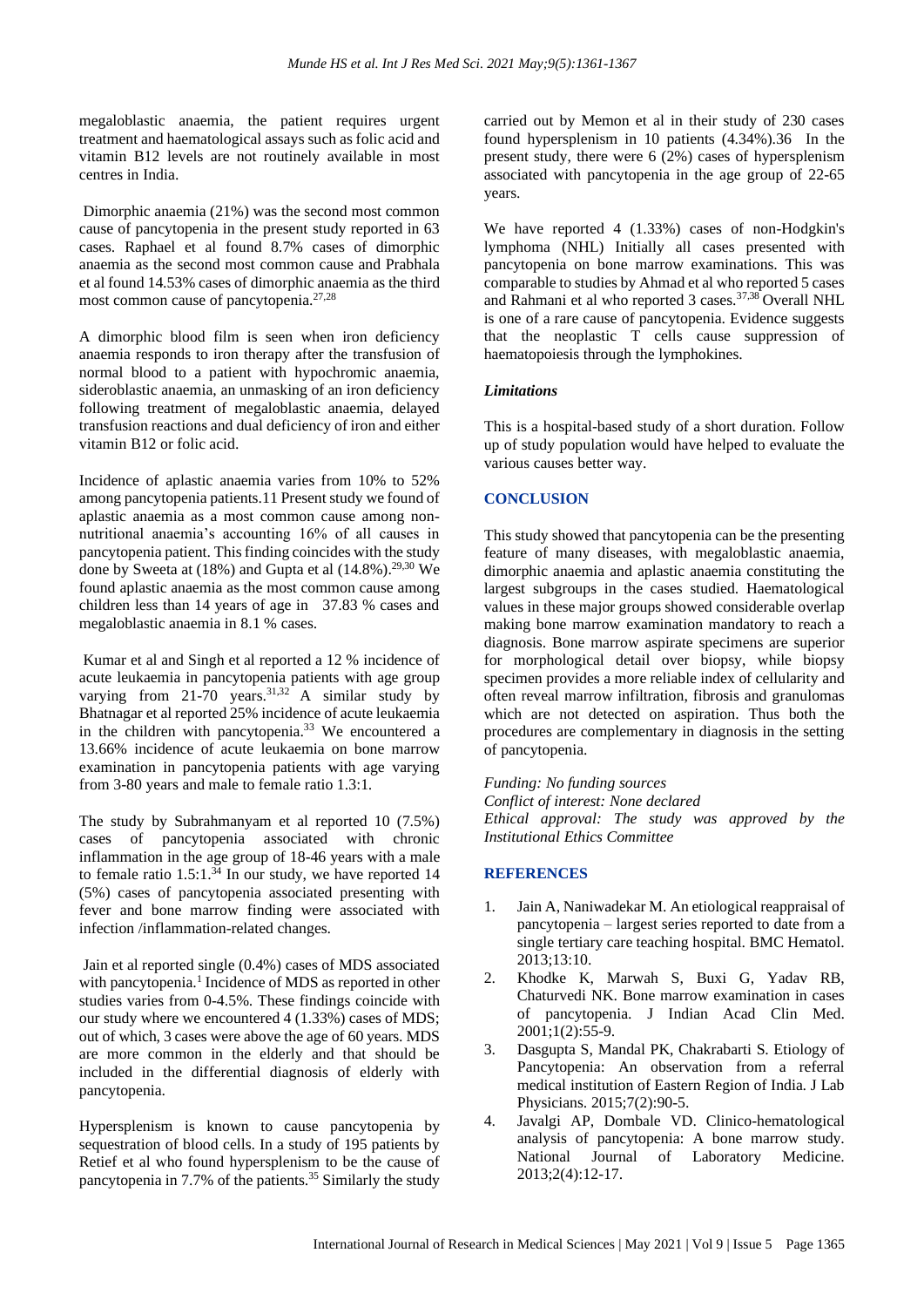- 5. Alam F, Aziz M, Ali S, Alam K, Alam F, Ahmed M. Evaluation of hematological parameters and bone marrow in Indian patients suffering from pancytopenia. British Journal of Medical and Health Research. 2016;3(4):1-15.
- 6. Reddy R, Saikrishna K. Evaluation of Pancytopenia.International journal of innovative and development. 2015;4(3):21-6.
- 7. Ahsan M, Bokhari N, Hayat A. Aetiology of Pancytopenia, A five-year experience. Ann Pak Inst Med Sci. 2005;1(2):92-5.
- 8. Metikurke S, Krishanapa R. Correlation of Bone marrow aspirate ,biopsies and touch imprints finding in pancytopenia. J Hematol. 2013;2(I)8-13.
- 9. Dasgupta A, Padma SK, Sajitha K, Shetty J. Etiological Evaluation of Pancytopenia in a Tertiary Care Hospital. Annals of Pathology and Laboratory Medicine. 2016;3(5):A441-50.
- 10. Tomar A,Tichal V,Chauhan RPS. An evaluation of pancytopenia in peripheral BLOOD smears. Ind J Pathol Oncol. 2016;3(2):159-64.
- 11. Jella R, Jella V. Clinicohematological analysis of pancytopenic. International J of advances in medicine. 2016;3(2):173-6.
- 12. Anita P, V Dombale. Clinicohematological study of pancytopenia: Bone marrow study. National Journal of laboratory medicine. 2013;2(1):12-7.
- 13. Vaidya M, Gupta V, Khandagale S. Clinical Study of Pancytopenia. International Journal of Medical Research and Review. 2016;4(9):1551-8.
- 14. Thakkar B, Bhavsar U, Trivedi N , Agnihotri A . A study of pancytopenia in adult patients more than 12 years of age in north west region of saurashtra. National Journal Of Medical Research. 2013,3:48- 52.
- 15. Manzoor F, KarandikarM, Nimbargi M. Pancytopenia: Clinicohematological study. Medica Journal of D Y Patil university. 2014;7(1):25-8.
- 16. Yadav S, Kushwaha R, Aggrawal K, Tripathi A, Singh U , Kumar A . Clinicohematological study in cases of pancytopenia: Correlation of automated cell counter parameters in Various etiologies. Journal of Evolution of Medical and Dental Sciences. 2013;22(2):1014-4023.
- 17. Zeeshan R, Irshad B, Aslam MA, Khan MT, Bhatti HW, Chaudhary NA. A Spectrum of Hematological Disorders in Children with Pancytopenia Based on Bone Marrow Examination in a Tertiary Care Hospital. Cureus. 2019;11(7):e5124.
- 18. Lakhey A, Talwar OP, Singh VK, KC Shiva Raj. Clinico - hematological study of pancytopenia. Journal of Pathology of Nepal. 2012;2:207-10.
- 19. Khodke K, Marwah S, Buxi G, Yadav RB, Chaturvedi NK. Bone Marrow Examination in Cases of Pancytopenia. J Indian Academy of Clinical Med. 2001;2:55-9.
- 20. Varma N, Dash S. A reappraisal of underlying pathology in adult patients presenting with pancytopenia. Trop Georg Med. 1992;44:322-7.
- 21. Jha P., Singh YP, Ghimire B, Jha BK. Pancytopenia in a Surgical Patient, a Rare Presentation of Hyperthyroidism. BMC Surgery. 2014;14:108.
- 22. Devi PM, Laishram RS, Sharma PS, Singh AM, Singh MK, Singh YM. Clinica-hematological profile of pancytopenia in Manipur, India. Kuwait Med J. 2008;40:221-4.
- 23. Khunger J, Arulselvi S, Sharma U, Ranga S, Talib VH. Pancytopenia--a clinic haematological study of 200 cases. Indian J Pathol Microbiol. 2002;45:375-9.
- 24. Azaad, MA, Li YP, Zhang QR, Wang HX. Detection of Pancytopenia Associated with Clinical Manifestation and Their Final Diagnosis. Open Journal of Blood Diseases. 2015;5:17-30.
- 25. Anita P, V Dombale. Clinicohematological study of pancytopenia : Bone marrow study. National Journal of laboratory medicine. 2013;2(1):12-17.
- 26. Kumar R, Kalra SP, Kumar H, Anand AC, Madan M. Pancytopenia-A six year study. JAPI 2001;49:1079- 81.
- 27. Rapheal V, Konglah Y, Dey Y, Gogoi P. Pancytopenia : Etiological profile. Turk J Hematology. 2012;29:81-81.
- 28. Prabhala S, Jayashankar E, Pavani B, Swamy M, Ramamurti T. Bone marrow examination in pancytopenia: A study of six years. J Evol Med Dent Sci. 2014;3:14189-95.
- 29. Sweeta R, Barik S, Chandoke R, Chandoke R, Verma AK. A prospective clinicohematological study in 100 cases of pancytopenia in capital city of India. J Appl Hematol. 2014;5(2):45-50.
- 30. Gupta B, Agarwal R, Bharat V, Jain R, Bansal R. Clinical And Hematological Profile Of Pancytopenia International Journal of Clinical Biochemistry and Research. 2015;2(1):48-53.
- 31. Kumar R, Kalra SP, Kumar H, Anand AC, Madan M. Pancytopenia-A six year study. JAPI. 2001;49:1079- 81.
- 32. Singh P, Mohanty RC, Mohanty R, Alam S. Pancytopenia: a clinico hematological study. Int J Res Med Sci. 2016;4:4339-48.
- 33. Bhatnagar S, Chandra J, Narayan S, Sharma S, SinghV, Dutta AK. Pancytopenia in children etiological profile:J Trop Pediatr. 2005;51(4):236-9.
- 34. Subrahmanyam Y, Padma M. Pancytopenia a Three Years Evaluation. International Journal of Science and Research. 2015;4(12):205-210.
- 35. Retief FP, Heyns AD. Pancytopenia and aplastic anaemia:a retrospective study. SAFR Med J. 1976;50(34):1318-22.
- 36. Memon S, Shaikh S, Akbar M. A Nizamani etiological spectrum of pancytopenia based on bone marrow examination in children. J college of Physicians and Surgeons Pakistan. 2008;18(3):163- 7.
- 37. Ahmad N, Akhter N, Ahmad T. Pancytopenia A Study on Clinical and Etiological Profile at a Tertiary Care Institute. Int J Sci Stud. 2018;6(1):33-6.